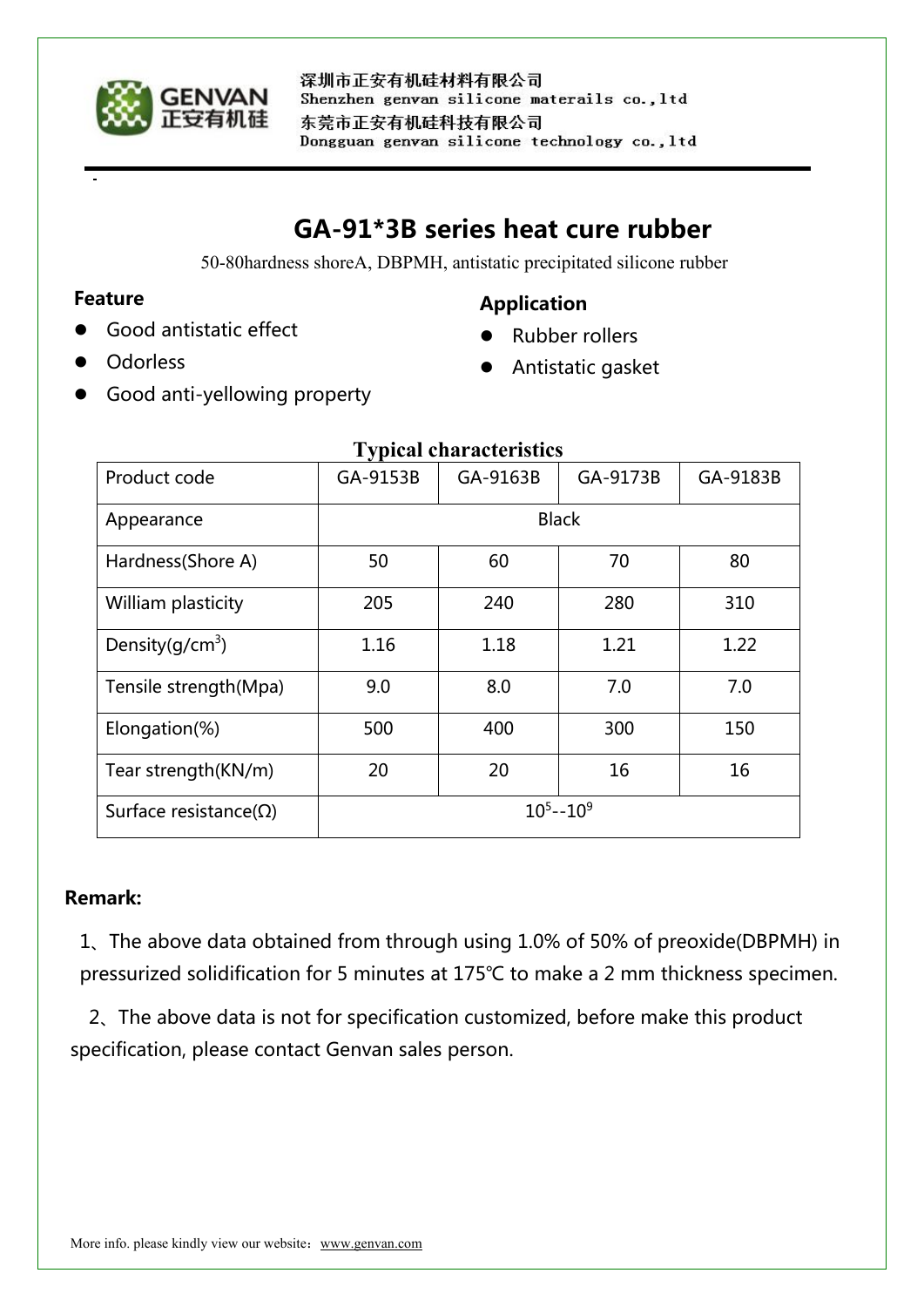

深圳市正安有机硅材料有限公司 Shenzhen genvan silicone materails co., ltd 东莞市正安有机硅科技有限公司 Dongguan genvan silicone technology co., ltd

#### **Description**

GA-91\*3B series product have good antistatic effect, odorless, yellowing change small after post cure. Product contact with food need to do twoprocess treatment at 200℃ 4hours.

# **Application, coloring, modifying, mixing**

Product can be colored, keep the color of the pigment itself.

can use Genvan's additive to change the properties,like aging resistance,compression deformation of the product,more detailed info. for how to use the additives,please contact Genvan company local sales or customer service.

# **Storage&period of validity**

The product is stored unopened at 50℃ or below the shelf life is 6 months from the date of production; Out of the expiration date, it shall be fully tested. determine to meet the customer's own product specifications, only continue to use

#### **Package**

The product by standard measurement, plastic film packaging, for 20kgs/ box.Samples available

#### **Product safety info.**

This information does not include safety info. for how to use this product safely.

Please read product,safety data sheet,labels on product packing container before operation.

For safety data sheet, can log in [www.Genvan.com](http://www.genvan.com) to download or obtain from Genvan company sales person.